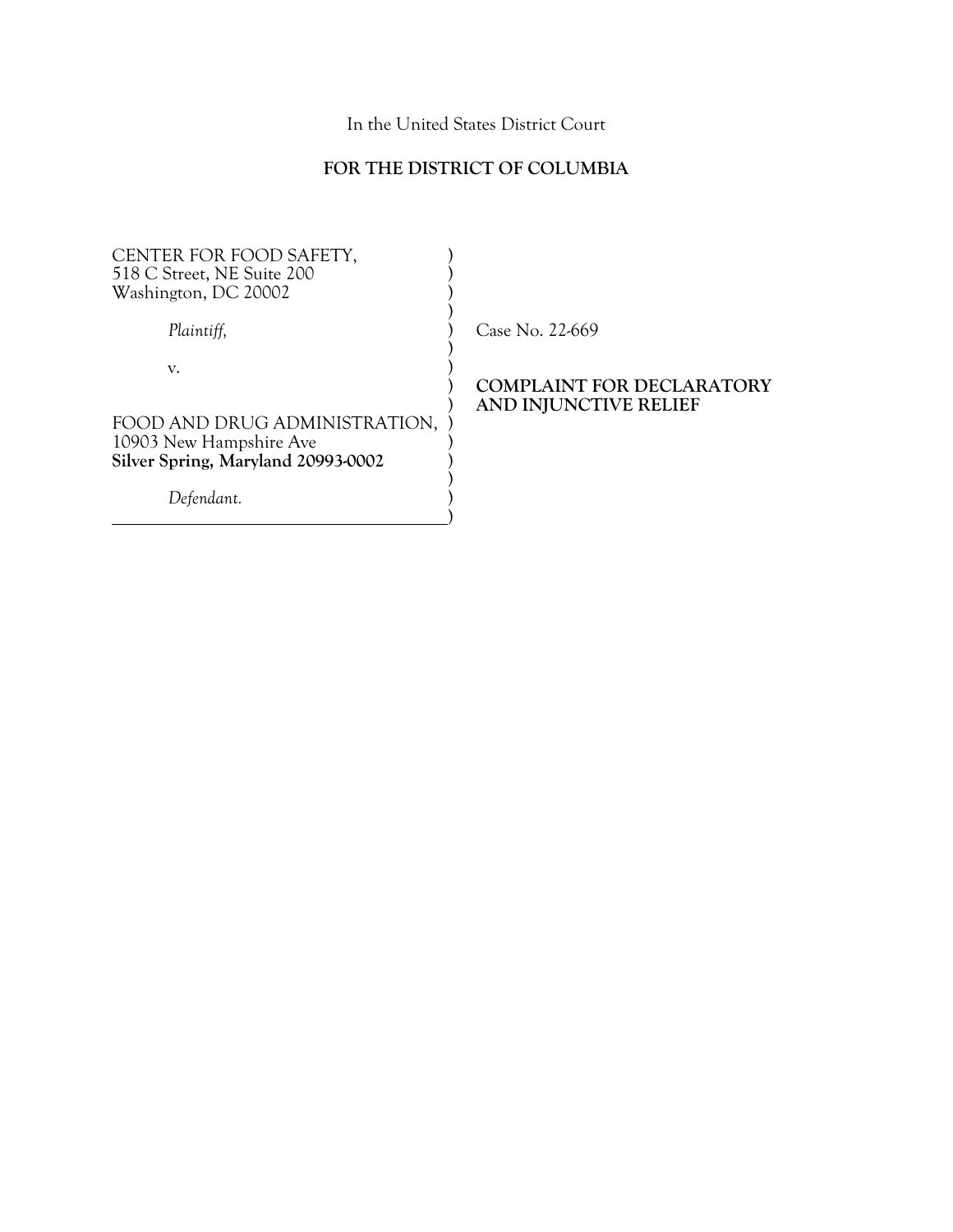### **COMPLAINT FOR DECLARATORY AND INJUNCTIVE RELIEF**

### **I. NATURE OF ACTION**

1. The Center for Food Safety (CFS)—a nonprofit public interest and environmental advocacy organization working to protect public health and the environment—brings this civil action under the Freedom of Information Act (FOIA), 5 U.S.C. § 552, challenging the United States Food and Drug Administration's (FDA) unlawful withholding of records that pertain to FDA's assessments of AquaBounty's AquAdvantage salmon drug application.

2. CFS filed a FOIA request with FDA to obtain information relating to FDA's assessments of AquaBounty's AquAdvantage salmon drug applications under three federal statutes. [1](#page-1-0) Specifically, CFS hoped to gain insight into FDA's updated assessments as required by the Northern District of California's order, $<sup>2</sup>$  $<sup>2</sup>$  $<sup>2</sup>$  and related to the new AquAdvantage salmon</sup> production facility in Ohio. The goal of the request was to open the operations and activities of government to public scrutiny and contribute significantly to the public's understanding of the agency's actions.

3. FDA is violating FOIA by failing to produce records in response to CFS's FOIA request, failing to conduct an adequate search for responsive records, and by failing to provide both an initial determination as to the scope of the records to be produced or withheld, and an estimated date by which the agency's search will be complete.

4. FDA's unlawful withholding of public records undermines FOIA's basic purpose of government transparency. Because prompt access to these records is necessary to effectuate FOIA's

<span id="page-1-1"></span><span id="page-1-0"></span><sup>&</sup>lt;sup>1</sup> The Federal Food, Drug, and Cosmetic Act, 21 U.S.C. § 301 *et seq.*, the National Environmental Policy Act, 42 U.S.C. § 4321 *et seq.*, and the Endangered Species Act, 16 U.S.C. § 1531 *et seq.* <sup>2</sup> *Inst. for Fisheries Resources v. U.S. Food and Drug Admin.*, 499 F. Supp. 657 (N.D. Cal. 2020).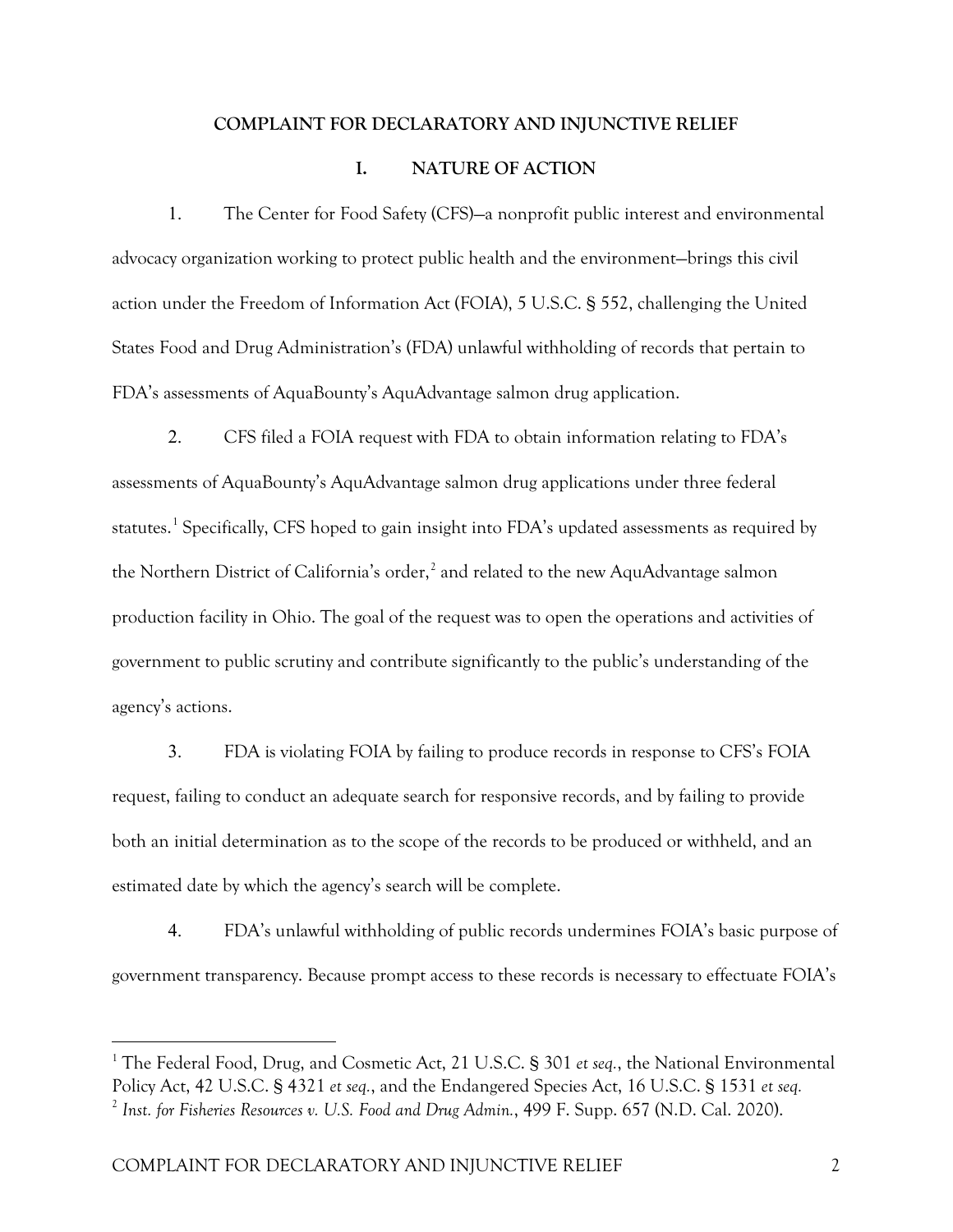purpose, CFS seeks declaratory relief establishing that FDA is in violation of FOIA, and injunctive relief directing FDA to provide responsive records without any further delay.

### **II. JURISDICTION AND VENUE**

5. This Court has both subject matter jurisdiction over this action and personal jurisdiction over the parties pursuant to 5 U.S.C.  $\S$  552(a)(4)(B). This Court also has jurisdiction over this action pursuant to 28 U.S.C. § 1331.

6. Venue properly vests in this Court pursuant to 5 U.S.C. § 552(a)(4)(B), which expressly provides a venue for FOIA cases in the District Court of the District of Columbia.

7. Declaratory relief is appropriate under 28 U.S.C. § 2201.

8. Injunctive relief is appropriate under 28 U.S.C. § 2202 and 5 U.S.C. § 552(a)(4)(B).

#### **III. PARTIES**

9. Plaintiff CFS is a national 501(c)(3) nonprofit public interest and environmental advocacy organization that empowers people, supports farmers, and protects the environment from the harms of industrial food production. CFS is a member-oriented non-profit organization with over one million members that works to address the impacts of the food system on public health, animal welfare, and the environment. Through nearly two decades of involvement in public interest and environmental litigation and policymaking as it relates to food, CFS has demonstrated its ability to take technical information provided by government agencies and distill it into a format that is accessible to the public. CFS employs science and policy experts who have analyzed FOIA, other federal environmental laws, and other environmental and scientific reports for their entire careers. CFS puts out reports on a range of food and agricultural topics, including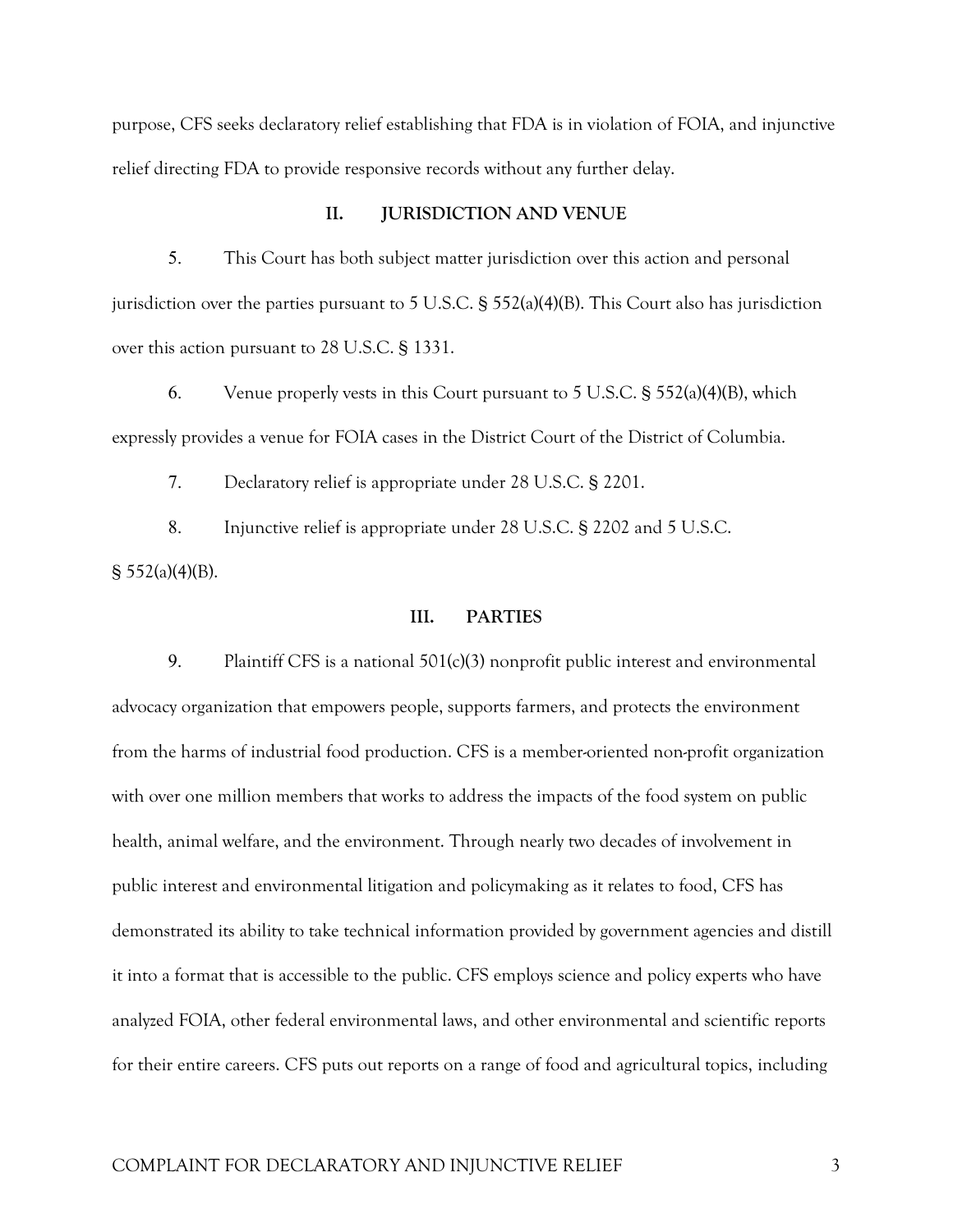aquaculture, genetically engineered foods, pesticides, and other topics that tend to be difficult for the layperson to understand without professional assistance. CFS has been engaged in ongoing efforts to educate our members and the public about the harms to public health and the environment from genetically engineered (GE) foods, including the novel GE salmon. CFS and its members understand that there could be serious environmental consequences of approving GE salmon and wish to know more information about the extent of plans to grow and commercialize the salmon in the U.S. CFS and its members are harmed by FDA's violations of FOIA, as such violations preclude CFS from gaining a full understanding of the decision-making process regarding the underlying agency actions and prevent CFS from disseminating information to the public concerning FDA's oversight and environmental review of AquaBounty's GE salmon.

10. Defendant FDA is an agency within the United States Government. FDA is in possession and control of the records that CFS seeks and is an agency within the meaning of 5 U.S.C. § 552(f)(1). FDA is therefore subject to FOIA.

#### **IV. LEGAL BACKGROUND**

11. The basic purpose of FOIA is to promote government transparency and public oversight of agency action. The statute effectuates this objective by establishing the public's right to access all federal agency records unless such records may be withheld pursuant to one of nine, narrowly construed exemptions. 5 U.S.C. § 552(b)(1)-(9).

12. FOIA imposes stringent deadlines on federal agencies for making initial determinations in response to FOIA requests. Within twenty working days of receiving a FOIA request, an agency must determine whether it will release the requested records, and must notify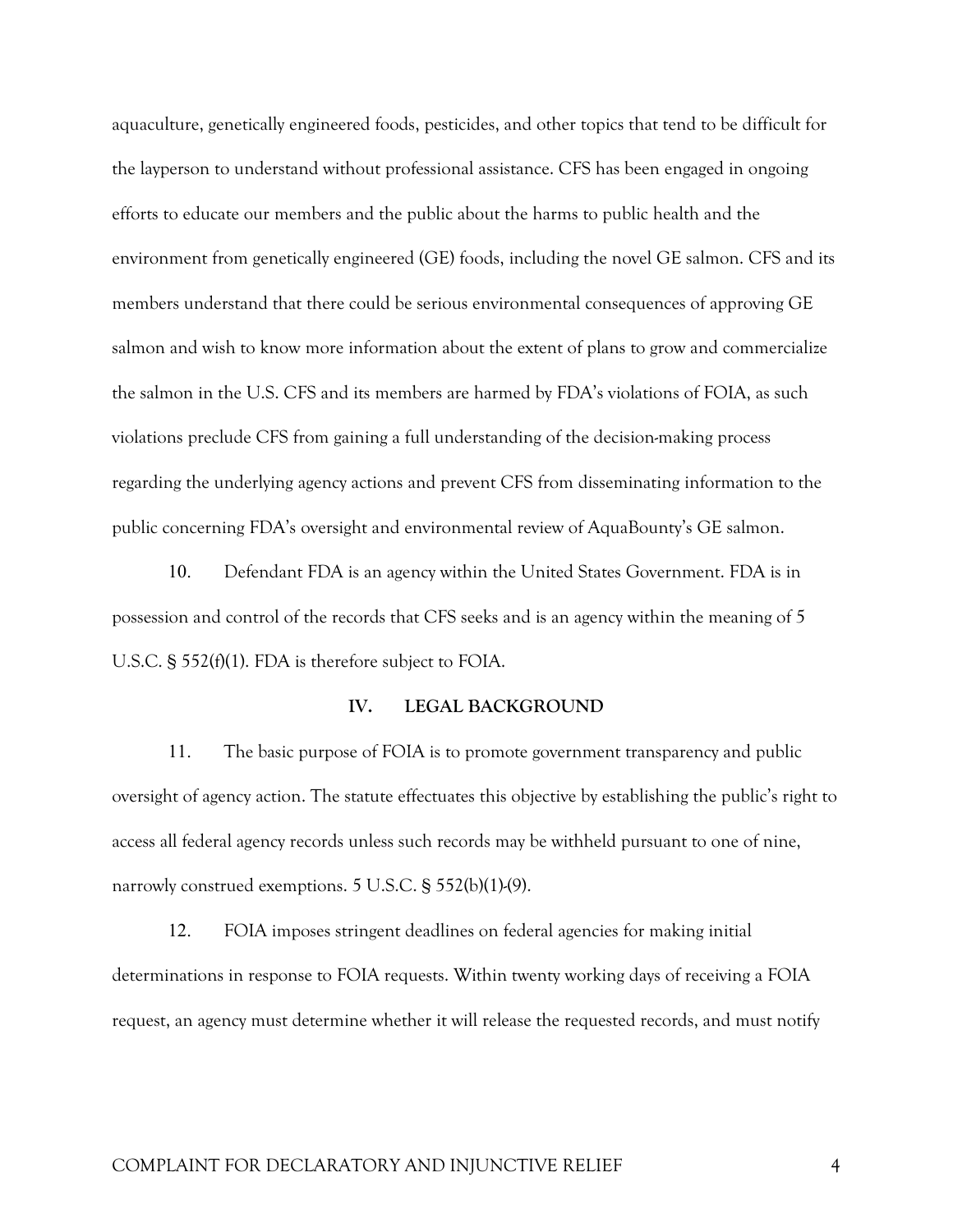the requester of its determination, the reasons for its decision, and the requester's right to appeal an adverse decision to the head of the agency. *Id.* § 552(a)(6)(A).

13. Congress has specified certain limited instances in which federal agencies may extend this twenty-working-day deadline. First, an agency may toll the deadline to seek additional information or clarification from a requester, but that tolling period ends when the agency receives such information or clarification. *Id.* § 552(a)(6)(A)(ii). Second, in "unusual circumstances" an agency may extend the deadline no more than ten additional working days by providing written notice to the requester that sets forth the circumstances justifying the extension. *Id.* § 552(a)(6)(B)(i).

14. FOIA requires that a determination under 5 U.S.C. § 552(a)(6)(A) "must be more than just an initial statement that the agency will generally comply with a FOIA request and will produce non-exempt documents and claim exemptions in the future." *Citizens for Responsibility and Ethics in Wash. v. Fed. Election Comm'n*, 711 F.3d 180, 188 (D.C. Cir. 2013).

15. For a determination to trigger the administrative exhaustion requirement, the agency must at least "(i) gather and review the documents; (ii) determine and communicate the scope of the documents it intends to produce and withhold, and the reasons for withholding any documents; and (iii) inform the requester that it can appeal whatever portion of the 'determination' is adverse." *Id.* at 188.

16. If the agency fails to respond within the applicable time limit, the requester "shall be deemed to have exhausted his administrative remedies." 5 U.S.C. § 552(a)(6)(C)(i).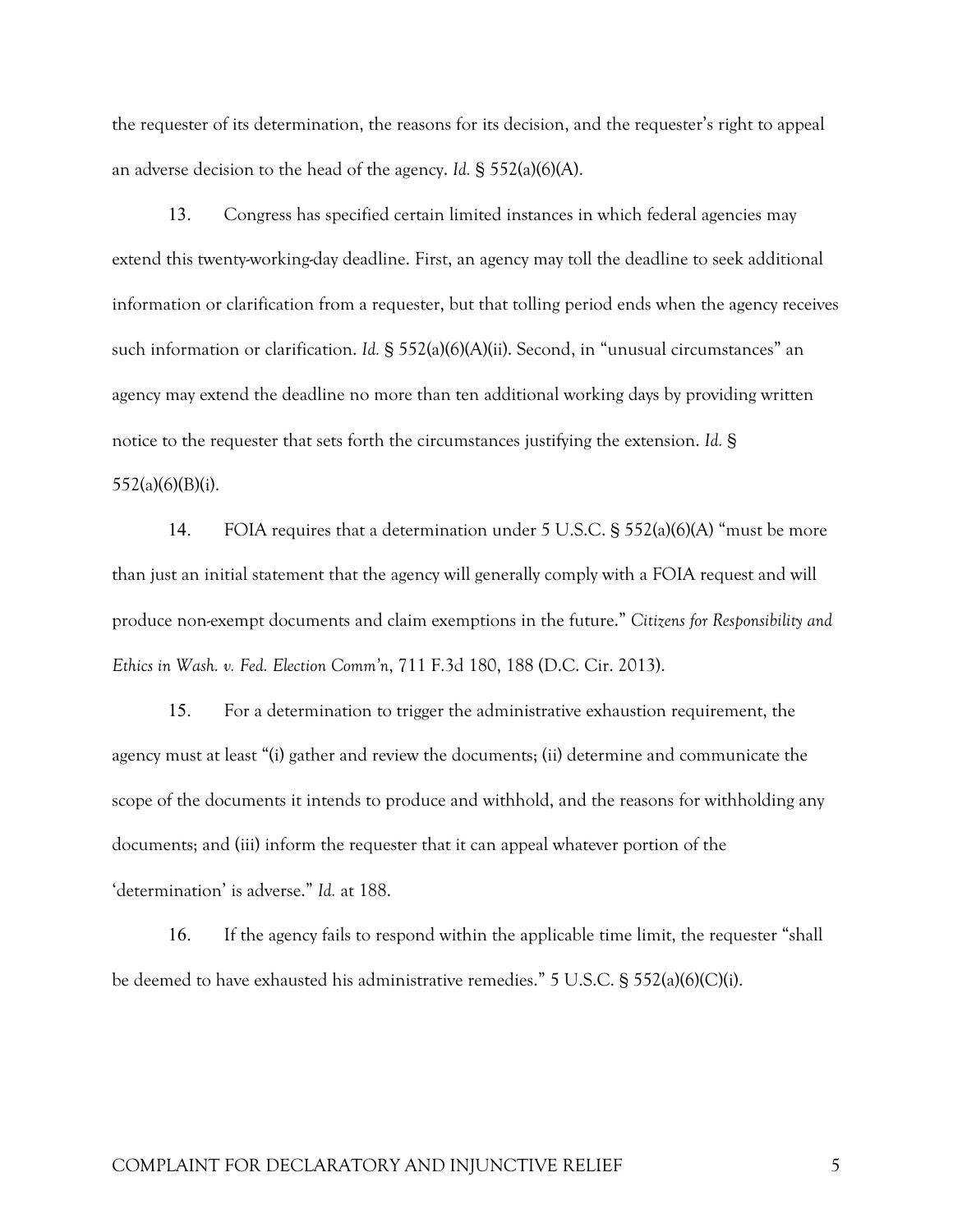17. Such constructive exhaustion<sup>[3](#page-5-0)</sup> "allows immediate recourse to the courts to compel the agency's response to a FOIA request." *Oglesby v. U.S. Dep't of Army*, 920 F.2d 57, 62, 64 (D.C. Cir. 1990).

18. The court "then has the authority to oversee and supervise the agency's progress in responding to the request." *Seavey v. DOJ*, Case No. 15–1303, 2017 WL 3112816, at \*2 (D.D.C. July 20, 2017) (citing *Citizens for Responsibility and Ethics in Wash.*, 711 F.3d at 189); *see also Clemente v. FBI*, 71 F. Supp. 3d 262, 269 (D.D.C. 2014) (a court "may use its equitable powers to require the agency to process documents according to a court-imposed timeline.").

19. FOIA requires each agency to search for records in a manner that is reasonably calculated to locate all records that are responsive to the FOIA request. 5 U.S.C. § 552(a)(3)(C)- (D).

20. Regarding production of responsive records, "FOIA requires that the agency make the records 'promptly available,' which depending on the circumstances typically would mean within days or a few weeks of a 'determination,' not months or years." *Citizens for Responsibility and Ethics in Wash.,* 711 F.3d at 188 (citing 5 U.S.C. § 552(a)(3)(A), (a)(6)(C)).

21. In certain limited instances, an agency may withhold records or portions of records pursuant to nine specific exemptions. 5 U.S.C. § 552(b). These exemptions must be "construed narrowly in keeping with FOIA's presumption in favor of disclosure." *Pub. Citizen, Inc. v. Office of Mgmt. & Budget*, 598 F.3d 865, 869 (D.C. Cir. 2010).

<span id="page-5-0"></span><sup>&</sup>lt;sup>3</sup> "Constructive exhaustion is determined by the actions (or lack thereof) an agency has taken by the time a suit is filed in the district court." *Wisdom v. U.S. Tr. Program*, 232 F. Supp. 3d 97, 113 (D.D.C. 2017) (citing *Oglesby*, 920 F.2d at 64).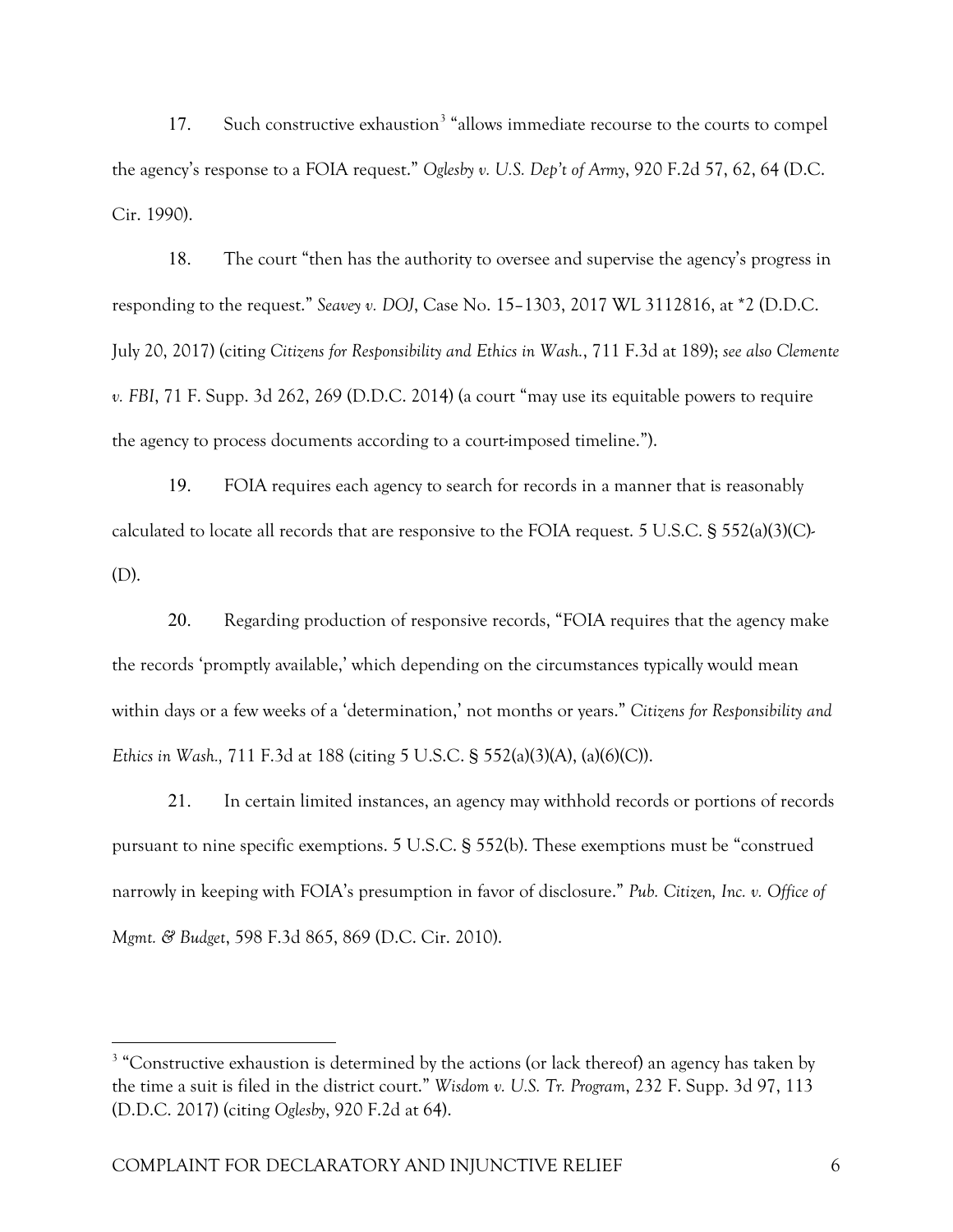22. FOIA places the burden on the agency to prove that it may withhold responsive records or portions of records from a requester. 5 U.S.C*.* § 552(a)(4)(B).

23. FOIA provides this Court jurisdiction "to enjoin the agency from withholding agency records and to order the production of any agency records improperly withheld from the complainant." *Id.* § 552(a)(4)(B).

24. In addition, FOIA provides a waiver for fees associated with the procurement of documents subject to FOIA requests. Such fee waivers are granted "if disclosure of the information is in the public interest because it is likely to contribute significantly to public understanding of the operations or activities of the government and is not primarily in the commercial interest of the requester." *Id.*  $\frac{1}{2}$  552(a)(4)(A)(iii).

25. Finally, FOIA requires that the agency provide "information about the status of a request . . . including . . . an estimated date on which the agency will complete action on the request." 5 U.S.C. § 552(a)(7)(B)(ii). Failure to respond to multiple requests for an estimated date of completion is actionable. *Muttitt v. U.S. Central Command*, 813 F. Supp. 2d 221, 230-31 (D.D.C. 2011).

## **V. FACTUAL BACKGROUND**

26. CFS, through its GE Food program, works to protect public health and the environment from the impacts of GE salmon, the first GE animal approved for human consumption. CFS has a long history of promoting greater oversight concerning the environmental and agricultural impacts of GE crops and animals.

27. On October 22, 2021, CFS submitted a FOIA request to FDA, seeking "[a]ll documents from November 5, 2020 to present related to FDA's FDCA, NEPA, and ESA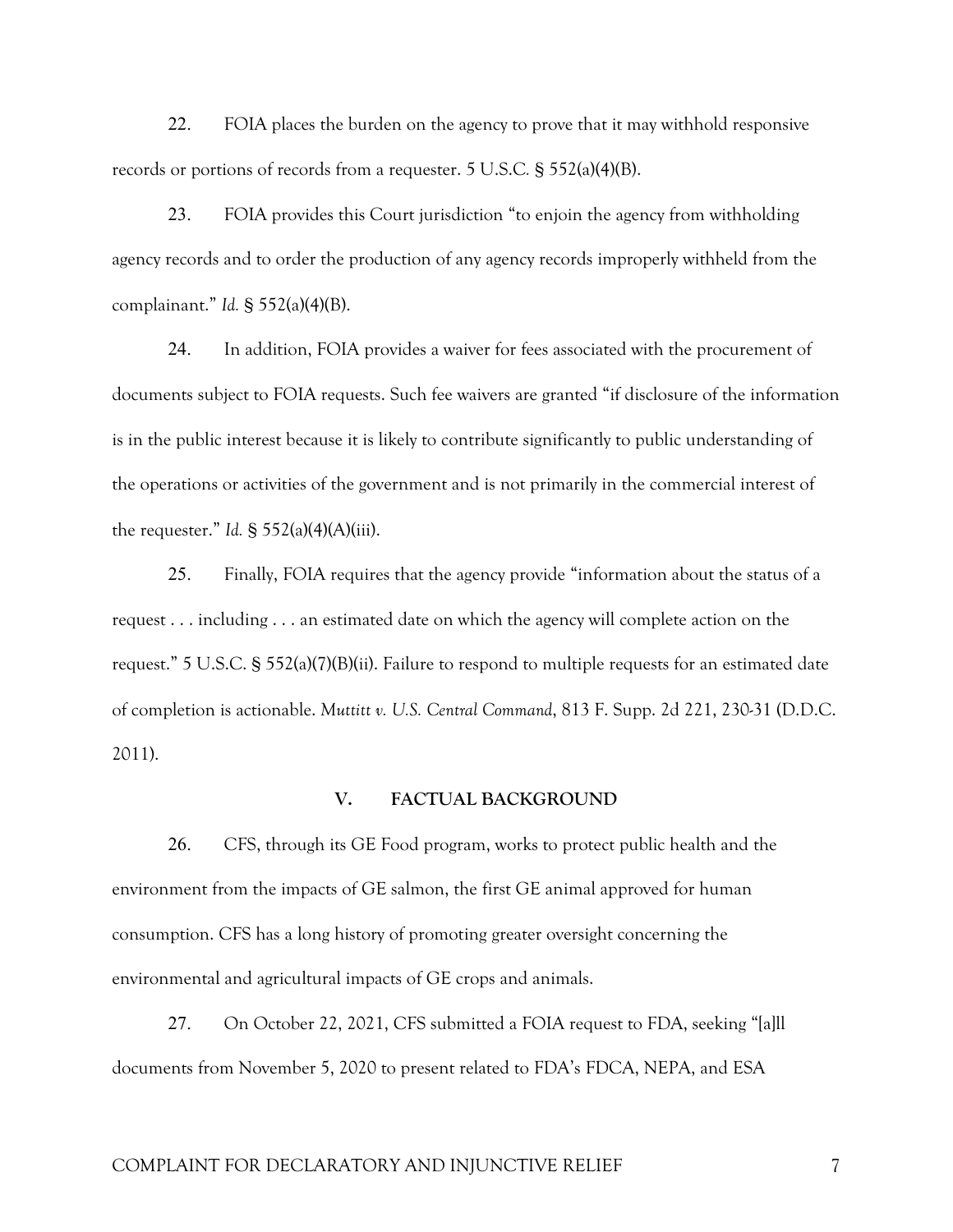assessments of AquaBounty's AquAdvantage salmon drug application, pursuant to the Northern District of California's order. Specifically including documents related to new drug production facility in Ohio." This is an extremely narrow request, in terms of the date range (less than one year) and content.

28. CFS explained that release of the requested records was in the public's best interest because disclosure would significantly contribute to public understanding of the operations or activities of government, and because obtaining the information was of no commercial interest to CFS.

29. On October 22, 2021, FDA sent CFS an acknowledgement letter with a tracking number for the request (2021-7192). Exhibit A.

30. An initial determination on the October 2021 FOIA request was due by November 19, 2021, twenty working days after the date CFS submitted the request.

31. On January 19, 2022, CFS emailed FDA requesting an initial determination and an estimated date of completion for the October 22, 2021 FOIA request. Exhibit A.

32. On January 28, 2022, FDA emailed CFS acknowledging the request and explaining that the request had not yet been processed, but not providing an initial determination under 5 U.S.C. § 552(a)(6)(A) or an estimated date of completion. Instead, FDA noted that estimated wait time for processing the request is 18-24 months.

33. On February 9, 2022, CFS responded, noting that FDA's response was not an initial determination or estimated date of completion, as required by FOIA.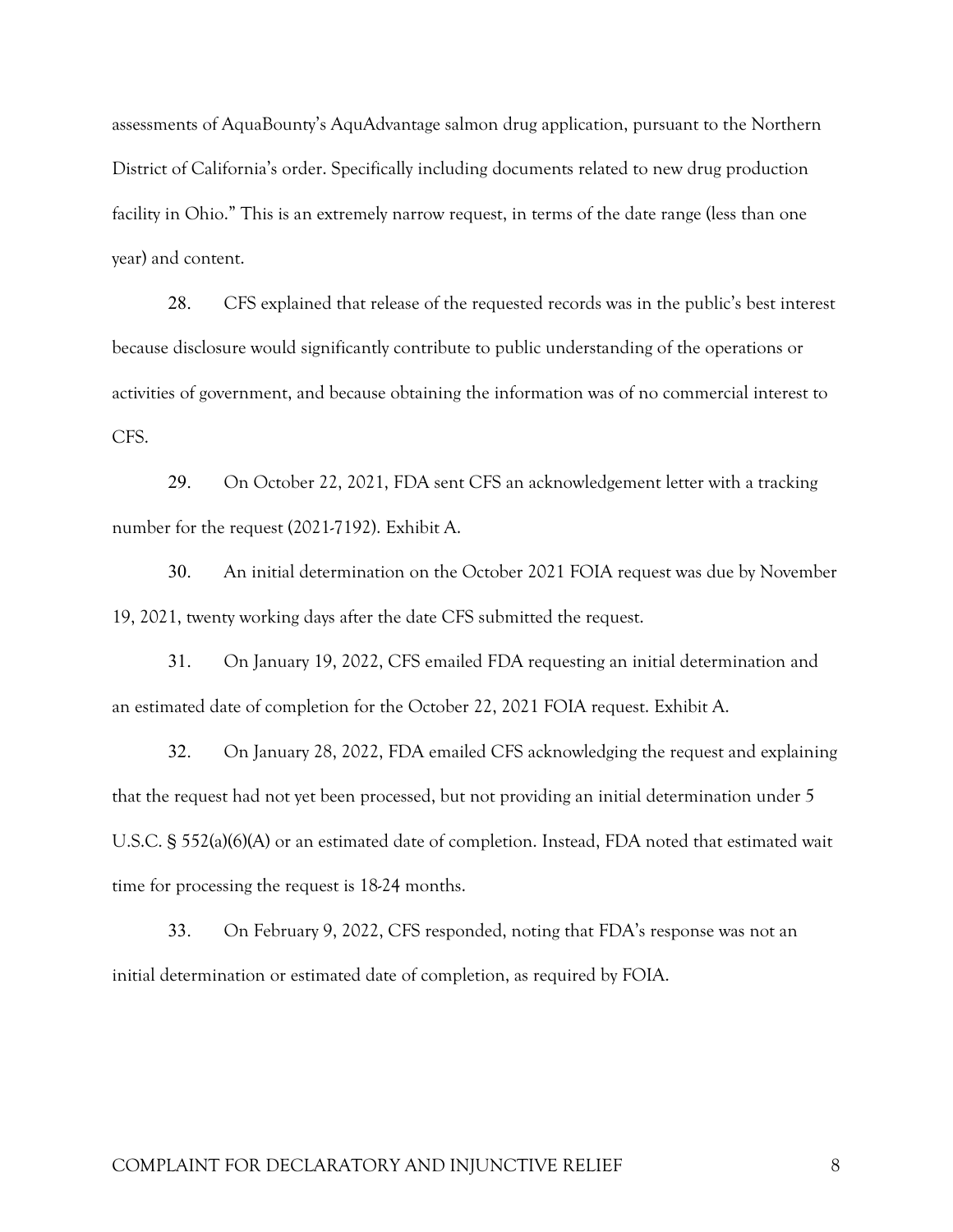34. Over four months have passed since FDA logged in the October 22, 2021 FOIA Request, yet FDA has not provided an initial determination in response to the October 22, 2021 FOIA Request, supplied an estimated date of completion, or produced any responsive records.

35. As of the date of this complaint, CFS has received no further communications from FDA.

36. None of FOIA's nine exemptions to the statute's disclosure mandate apply to the records that responsive to the October 22 FOIA Request.

37. CFS has been required to expend resources to prosecute this action.

### **VI. CAUSES OF ACTION**

## **FIRST CAUSE OF ACTION Defendant Failed to Comply with FOIA's Mandatory Determination Deadline**

38. The allegations made in all preceding paragraphs are realleged and incorporated by reference herein.

39. FDA violated FOIA by failing to make a determination on CFS's October 22 FOIA Request. 5 U.S.C. § 552(a)(6).

40. CFS has a statutory right to receive a determination within the congressionallymandated deadline of twenty working days. *Id*.

41. To date—over four months since CFS filed the October 22 FOIA Request—FDA has not provided a determination, notwithstanding the requirement of 5 U.S.C. § 552(a)(6)(A) of an agency response within twenty working days detailing the scope of the records the agency intends to produce and withhold, the reasons for making that determination, and an explanation of the process by which a requester can administratively appeal that determination.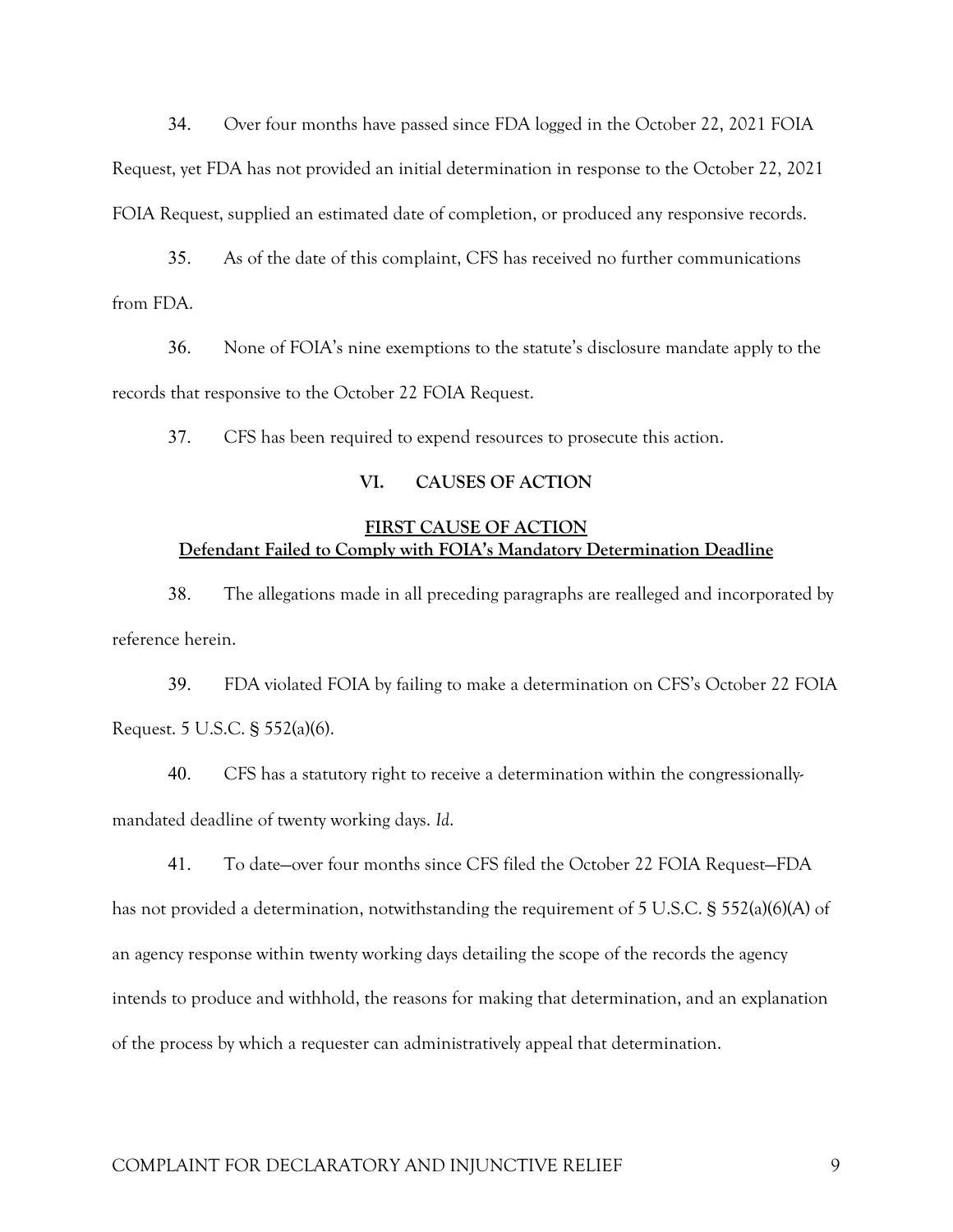42. FDA's failure to make an initial determination about the October 22 FOIA Request, thus unlawfully delaying its response beyond the deadline that FOIA mandates, has prejudiced CFS's ability to timely obtain public records. *Id*. § 552(a)(6)(A)(i).

43. As such, CFS has exhausted the applicable administrative remedies with respect to the October 22 FOIA Request pursuant to 5 U.S.C. § 552(a)(6)(C)(i).

44. Due to the nature of CFS's organizational activities, it will undoubtedly continue to employ FOIA's provisions in record requests to FDA in the foreseeable future.

45. CFS's organizational activities will be adversely affected if FDA continues to violate FOIA by failing to disclose responsive records as it has in this case.

46. Unless enjoined and made subject to a declaration of CFS's legal rights by this Court, FDA will continue to violate CFS's rights to receive public records under FOIA.

## **SECOND CAUSE OF ACTION Defendant Failed to Conduct an Adequate Search for Responsive Records**

47. The allegations made in all preceding paragraphs are realleged and incorporated by reference herein.

48. FDA violated FOIA by failing to conduct an adequate search for responsive records pursuant to 5 U.S.C.  $\S$  552(a)(3)(C)-(D).

49. CFS has a statutory right to have FDA process its October 22 FOIA Request in a manner that complies with FOIA. *Id*.

50. FDA violated CFS's right when it unlawfully failed to undertake a search that is reasonably calculated to locate all records that are responsive to the October 22 FOIA Request, thus prejudicing CFS's ability to timely obtain public records.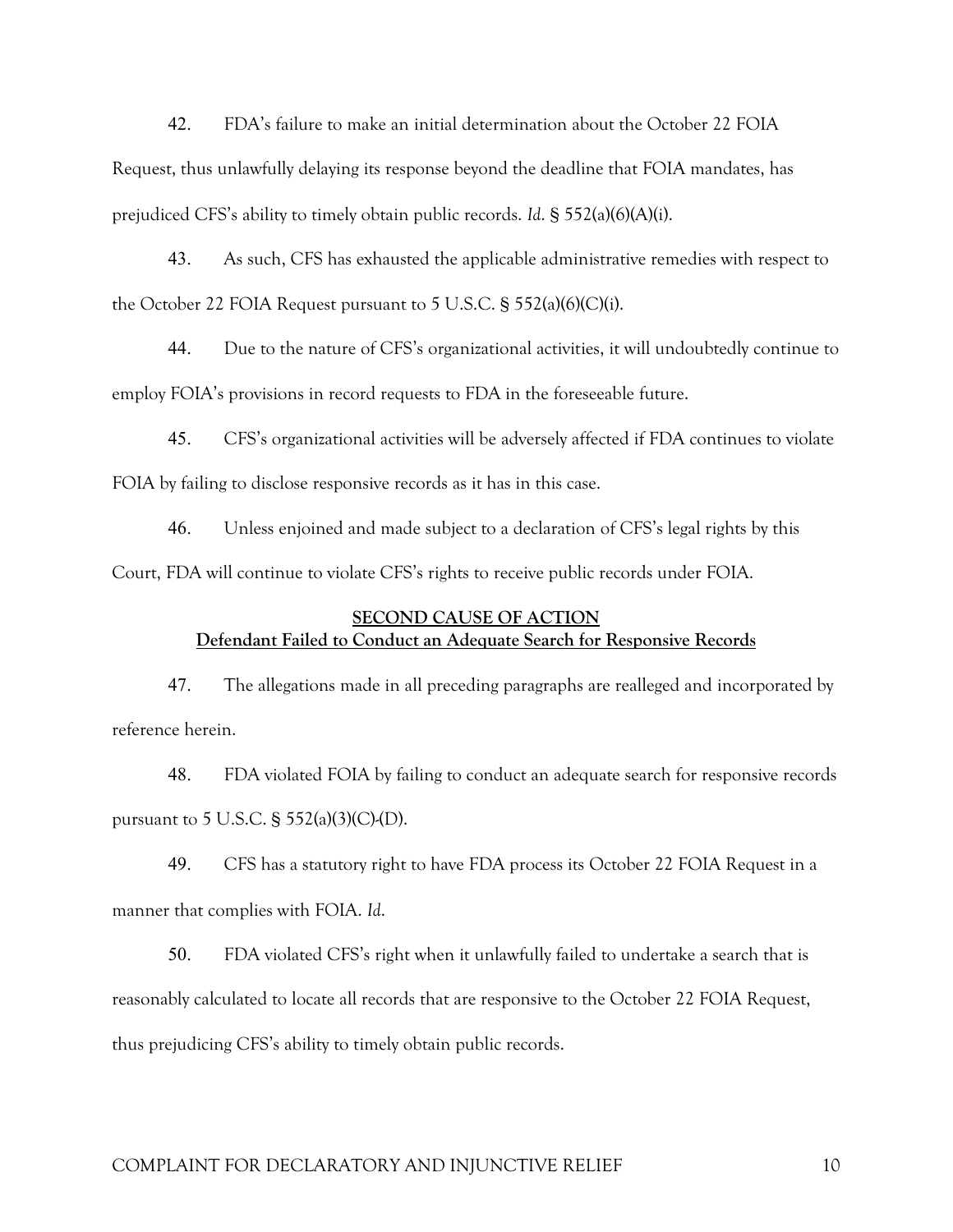51. CFS has exhausted the applicable administrative remedies with respect to the October 22 FOIA Request pursuant to 5 U.S.C. § 552(a)(6)(C)(i).

52. Due to the nature of CFS's organizational activities, it will undoubtedly continue to employ FOIA's provisions in record requests to FDA in the foreseeable future.

53. CFS's organizational activities will be adversely affected if FDA continues to violate FOIA by failing to disclose responsive records as it has in this case.

54. Unless enjoined and made subject to a declaration of CFS's legal rights by this Court, FDA will continue to violate CFS's rights to receive public records under FOIA.

## **THIRD CAUSE OF ACTION Defendant Unlawfully Withheld All Responsive Records**

55. The allegations made in all preceding paragraphs are realleged and incorporated by reference herein.

56. FDA violated FOIA by failing to promptly disclose records that are responsive to CFS's October 22FOIA Request. 5 U.S.C. § 552(a)(4)(B).

57. CFS has a statutory right to the records it seeks, and there are no applicable exemptions under FOIA that provide a legal basis for FDA to withhold these records from CFS. *See id*. § 552(b)(1)-(9).

58. To date, FDA has not provided any records requested by CFS in the October 22 FOIA Request, notwithstanding the requirement of 5 U.S.C. § 552(a)(3)(A) and 5 U.S.C. §  $552(a)(6)(C)$  to make agency records "promptly available."

59. As such, FDA is wrongfully withholding disclosure of information sought by CFS, information to which it is entitled and for which no valid disclosure exemption has been claimed. FDA's unlawful withholding prejudices CFS's ability to timely obtain public records.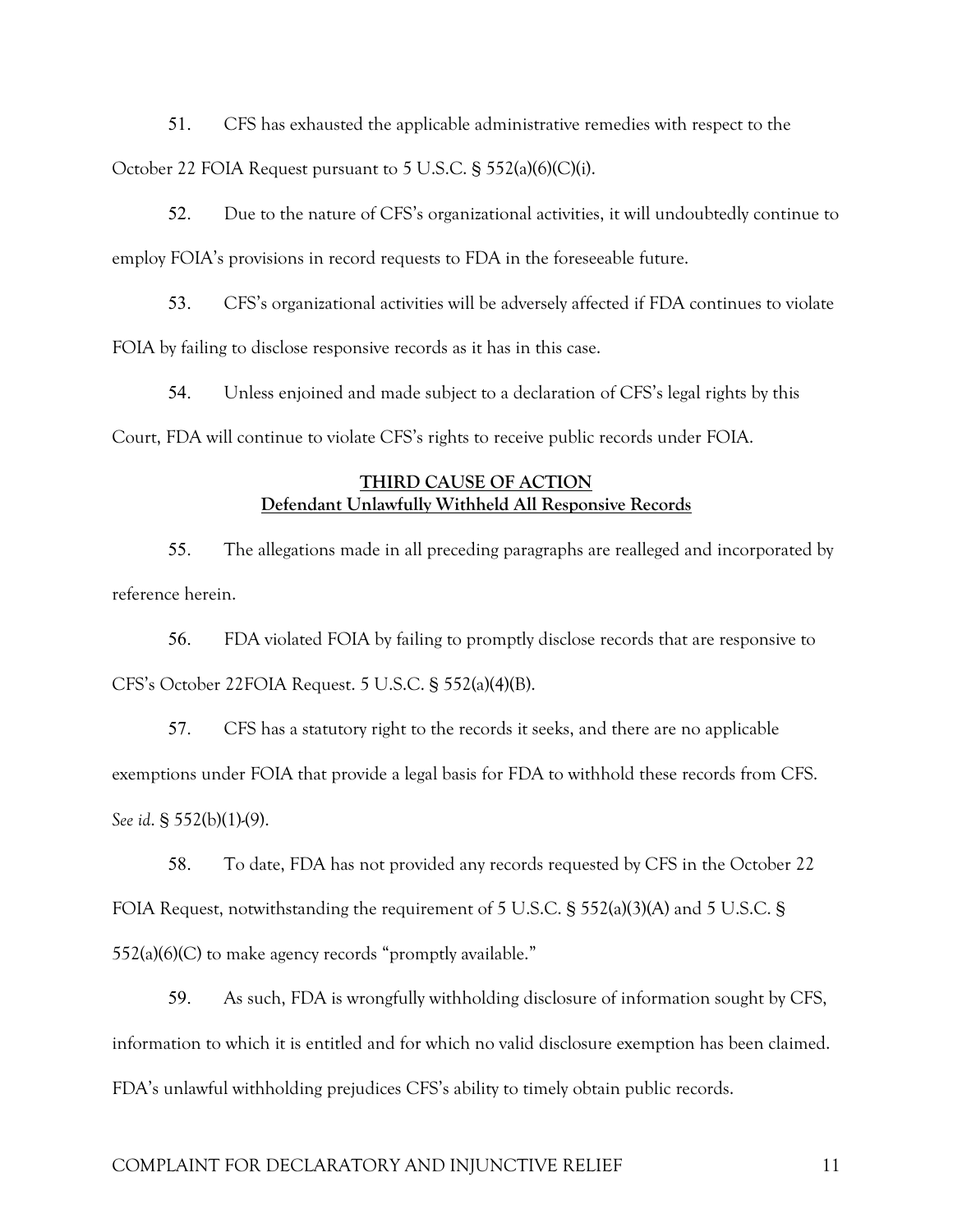60. CFS has exhausted the applicable administrative remedies with respect to the October 22 FOIA Request pursuant to 5 U.S.C. § 552(a)(6)(C)(i).

61. Due to the nature of CFS's organizational activities, it will undoubtedly continue to employ FOIA's provisions in record requests to FDA in the foreseeable future.

62. CFS's organizational activities will be adversely affected if FDA continues to violate FOIA by failing to disclose responsive records as it has in this case.

63. Unless enjoined and made subject to a declaration of CFS's legal rights by this Court, FDA will continue to violate CFS's rights to receive public records under FOIA.

### **FOURTH CAUSE OF ACTION**

## **Defendant Failed to Provide Reasonably Segregable Portions of Any Lawfully Exempt Records**

64. The allegations made in all preceding paragraphs are realleged and incorporated by reference herein.

65. FDA violated FOIA by failing to take reasonable steps to segregate and release nonexempt portions of lawfully exempt records in response to the October 22 FOIA Request. 5 U.S.C. § 552(a)(8)(A)(ii)(II).

66. CFS has a statutory right to any reasonably segregable portion of a record that contains information that is subject to any of FOIA's exemptions. *Id*.

67. To date, FDA has failed to disclose any records to CFS, including nonexempt information that could be reasonably segregated and released in response to the October 22 FOIA Request, thus prejudicing CFS's ability to timely obtain public records.

68. CFS has exhausted the applicable administrative remedies with respect to the October 22 FOIA Request pursuant to 5 U.S.C. § 552(a)(6)(C)(i).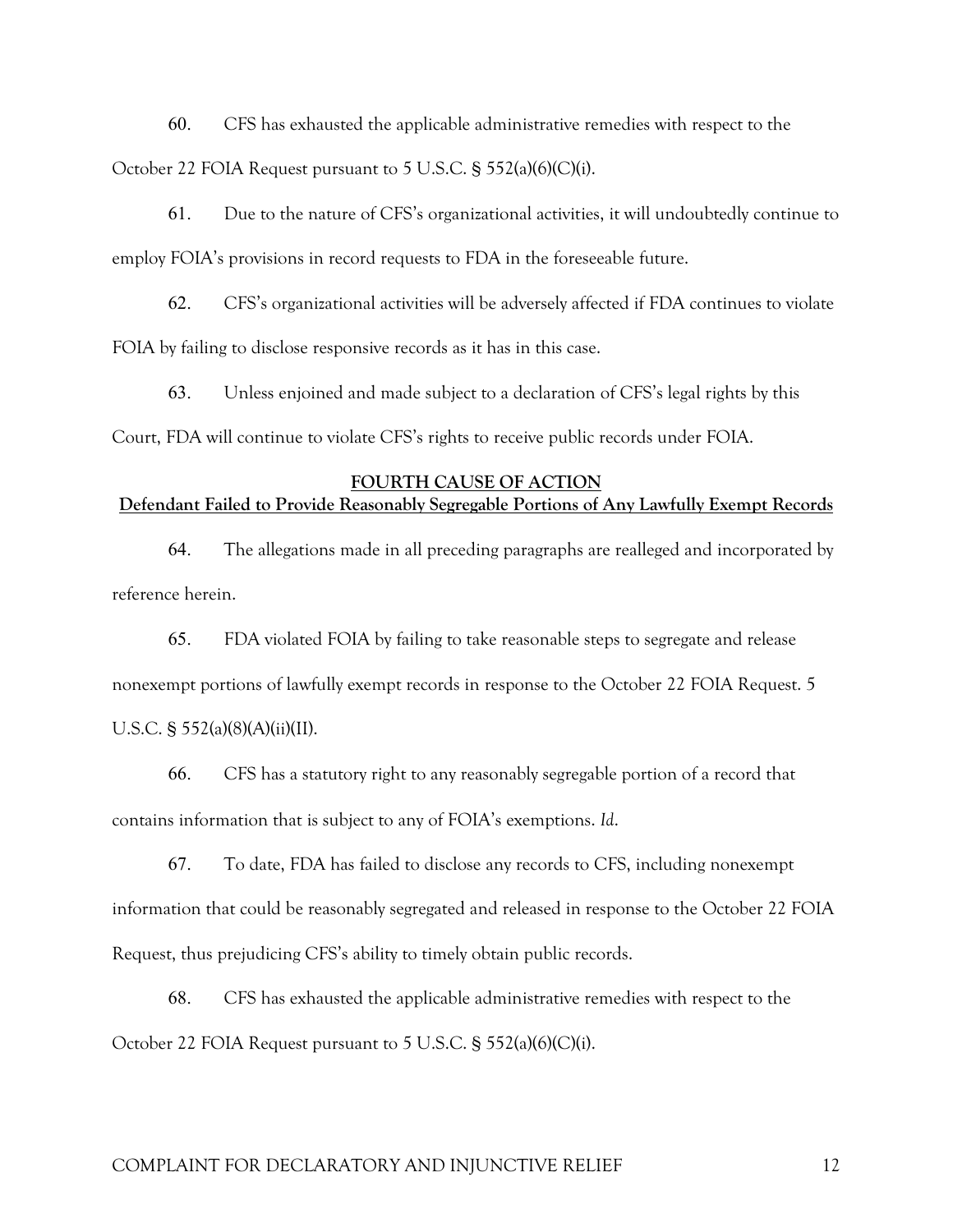69. Due to the nature of CFS's organizational activities, it will undoubtedly continue to employ FOIA's provisions in record requests to FDA in the foreseeable future.

70. CFS's organizational activities will be adversely affected if FDA continues to violate FOIA by failing to disclose responsive records as it has in this case.

71. Unless enjoined and made subject to a declaration of CFS's legal rights by this Court, FDA will continue to violate CFS's rights to receive public records under FOIA.

### **FIFTH CAUSE OF ACTION Defendant Failed to Provide an Estimated Date of Completion as Required by FOIA**

72. The allegations made in all preceding paragraphs are realleged and incorporated by reference herein.

73. FDA violated FOIA by failing to provide CFS with an estimated date of completion as required by 5 U.S.C.  $\S$  552(a)(7)(A)-(B).

74. CFS has a statutory right to have FDA process its October 22 FOIA Request in a manner which complies with FOIA. FDA has violated Plaintiff's rights in this regard by its failure to provide—by any means—an estimated completion date for its response to the October 22 FOIA Request as required by FOIA. 5 U.S.C. § 552(a)(7)(A)-(B).

75. FDA's failure to inform CFS of an estimated completion date for the October 22 FOIA Request has prejudiced CFS's ability to timely obtain public records.

76. CFS has exhausted the applicable administrative remedies with respect to the October 22 FOIA Request pursuant to 5 U.S.C. § 552(a)(6)(C)(i).

77. Due to the nature of CFS's organizational activities, it will undoubtedly continue to employ FOIA's provisions in record requests to FDA in the foreseeable future.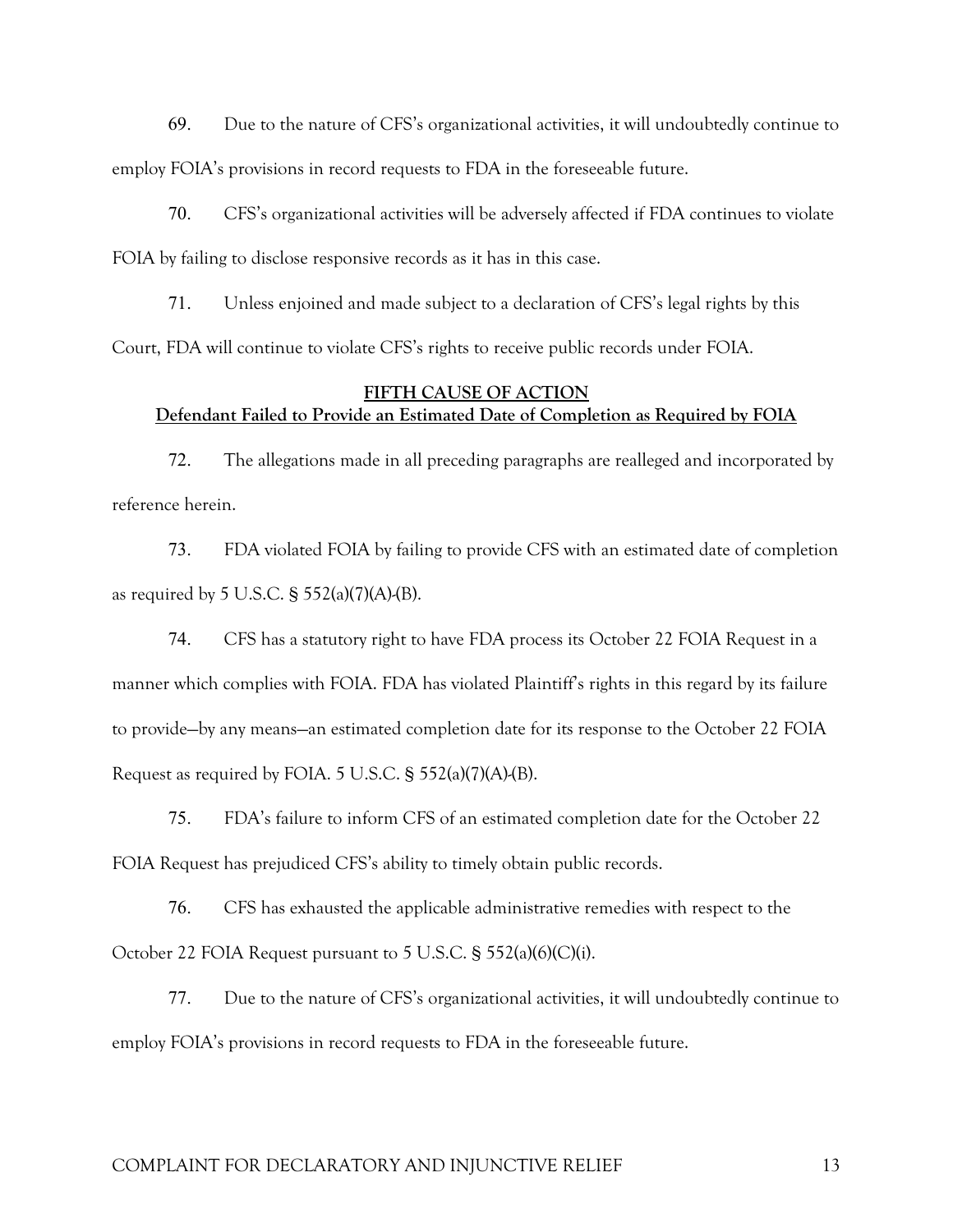78. CFS's organizational activities will be adversely affected if FDA continues to violate FOIA by failing to disclose responsive records as it has in this case.

79. Unless enjoined and made subject to a declaration of CFS's legal rights by this Court, FDA will continue to violate CFS's rights to receive public records under FOIA.

#### **REQUESTS FOR RELIEF**

WHEREFORE, Plaintiff respectfully requests that this Court:

1. Order Defendant to provide a lawful initial determination on Plaintiff's FOIA request as required by FOIA by a date certain;

2. Order Defendant to conduct searches that are reasonably calculated to locate all records responsive to Plaintiff's October 22 FOIA Request with the cut-off date for searches being the date the searches are conducted, and to provide to Plaintiff, by a date certain, with all responsive records and reasonably segregable portions of lawfully exempt records sought in this action.

3. Declare that Defendant unlawfully failed to make and communicate an initial determination on Plaintiff's October 22 FOIA Request as required by 5 U.S.C. § 552(a)(6)(A)(i).

4. Declare that Defendant unlawfully failed to undertake a search and disclosure of all records responsive to Plaintiff's October 22 FOIA Request as required by 5 U.S.C.

 $§ 552(a)(6)(A)(i).$ 

5. Declare that Defendant unlawfully failed to provide Plaintiff with reasonably segregable portions of records which may be lawfully subject to a FOIA exemption as required by 5 U.S.C. § 552(a)(7)(b).